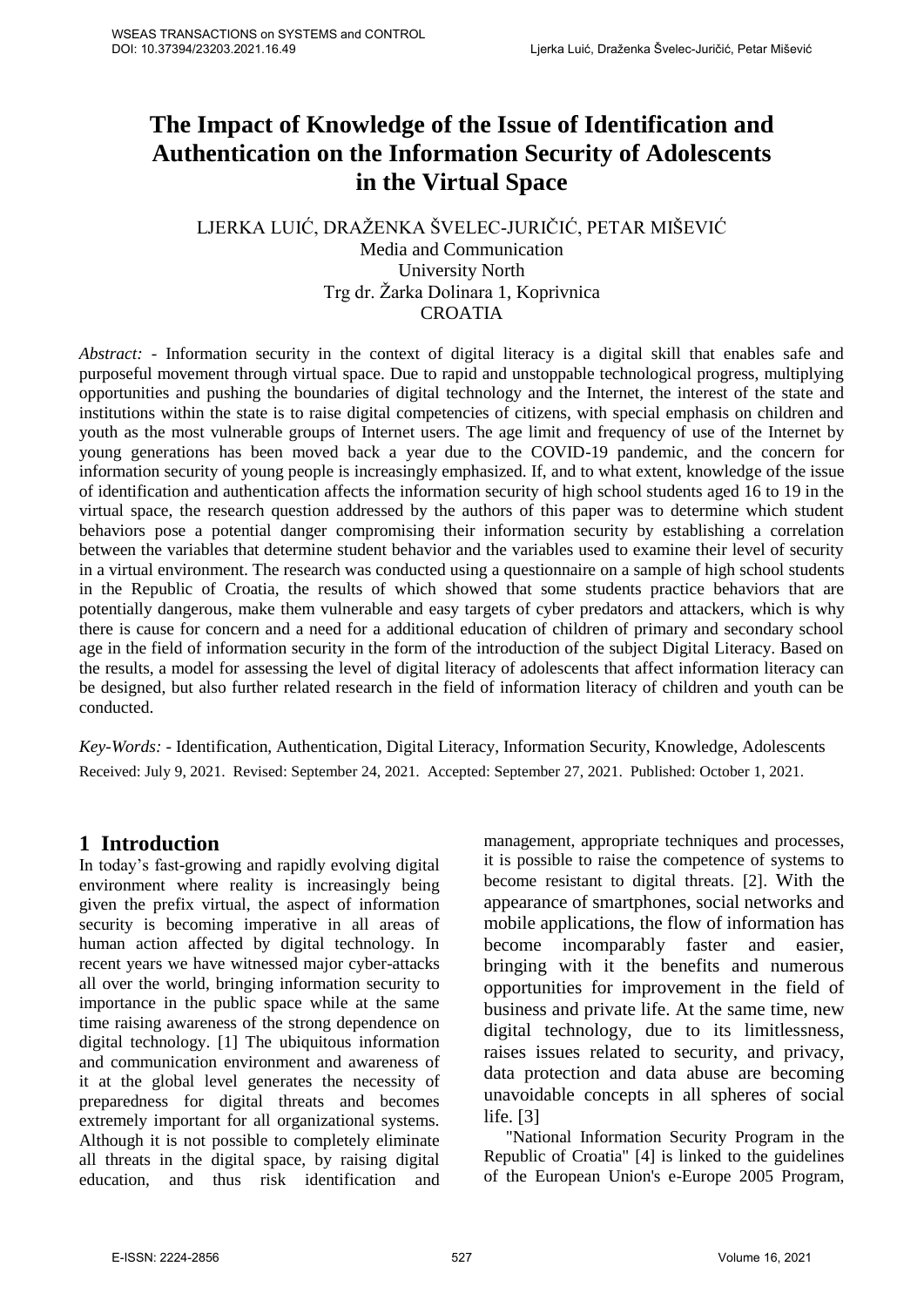the e-South East Europe Initiative (eSEE Initiative) under the auspices of the Stability Pact and the NATO Membership Action Plan, and defines the goals of information security, competencies and activities of institutions operating in in the field of information security and the method of coordination of information security factors in the Republic of Croatia. The program envisages the introduction of information security measures in all segments of society over a period of four years.

The program starts from the definition of information as data with a certain meaning, ie knowledge that can be transmitted in any form (written, audio, visual, electronic or otherwise), while information security is determined by maintaining confidentiality, integrity and availability. The interpretation of these three aspects depends on the context in which they arise, but also the needs of members of a particular group and the rules that determine behaviors in the digital environment. [5] Confidentiality refers to the security of the system that information will be available only to those who have authorized access. Security in this aspect is achieved by user identification and authentication thus the system restricts access to unauthorized users. Integrity is the area of security by which the system defends itself and resists possible attacks in such a way that users are prevented from unauthorized modification, deletion or destruction of content. The third aspect is availability, which implies the availability of the service to authorized users and its role is to ensure the availability of information and content to users who have authorized access. [6]

In accordance with the change of the way and channels of communication, information is becoming the most valuable and most important currency, and therefore the issue of information security in all countries is perceived at the level of the state and the law. As part of the development of digital competencies provided for the Council of Europe by the document "The Digital Competence Framework for Citizens DigComp 2.1." one of the 5 dimensions of digital competencies is security. This area includes the protection of devices, the protection of personal data and privacy, the protection of health and well-being, and the protection of the environment. [7] Based on the document of the Council of Europe, national strategies and policies of EU member states on raising the level of digital competencies of citizens are created, thus Austrian Framework "Digital Competence Framework for Austria DigComp 2.2." points out that nothing proposed by the document can happen by accident, but must be introduced systematically, focused on objectives and sustainably, including a range of measures such as the establishment of appropriate institutions to implement activities to improve digital competencies that can meet challenges. [8]

In addition to European documents, for free use there are tools for self-assessment of the level of digital competencies which examine the level of 21 digital competences provided for in the Council of Europe document, and there are also extended versions (Austrian version of the self-assessment questionnaire) where the level of digital competences is tested in 6 areas through 3 levels. Elements of available questionnaires that were partly used in creating the questionnaire for the purposes of this research.

Given that digital competencies, digital skills, Internet security and information security are inseparable and highly contextual concepts, it is necessary to develop them simultaneously and with the same dynamics constantly complementing and following the development of technology and the scope of digital space.

Information security must be built into systems and processes by understanding and perceiving possible threats and risks, and it cannot be thought of only as a system of protection, setting barriers or setting a secure password. In any system or process, the weak points of information security do not arise from technological imperfections, but it is a person who, despite his knowledge and competencies, endangers his own information security with his actions. [1]

Information security is user-oriented, and the basic future module of increasing the security framework should be based on the identification and authentication of users of certain applications, assuming that the system recognizes the malicious person trying to log in. The identification and authentication process are an integral part of the interface of almost every application used, with some data to be accessed requiring a strong password composed of uppercase and lowercase letters, numbers and special characters. [11]

Of great importance is the speed and efficiency of resolving incidents related to information security of users. Cyber-attacks often cause personal and business data to be compromised, and are caused by viruses, worms, Trojan horses, spyware, or similar programs that can cause harm to Internet users. [12]

# **2 Related Work**

Based on Council of Europe documents, in order to improve the digital competences of civil citizens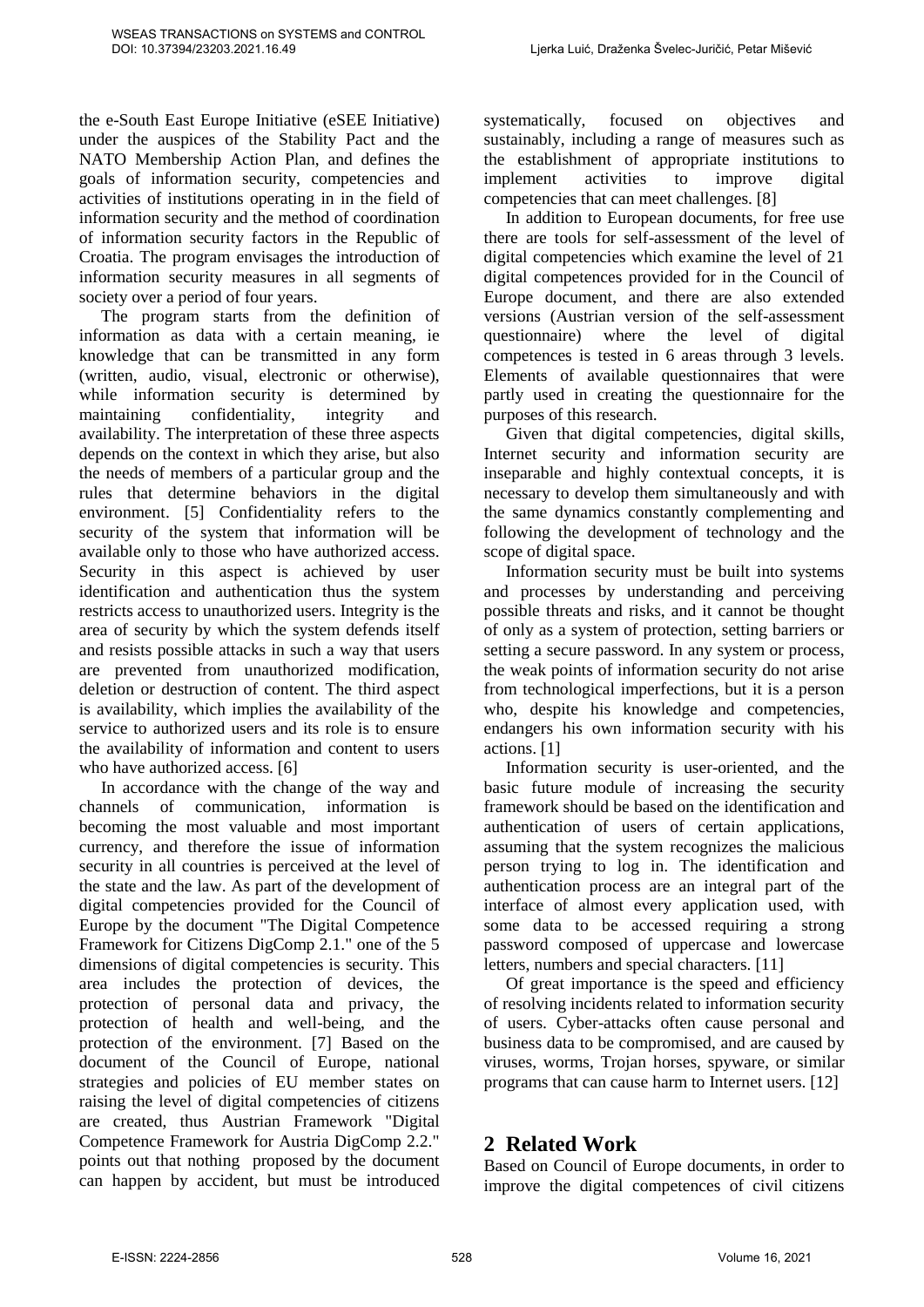and educational curricula, European countries define national policies for the development of digital competences in which activities to improve digital competences for children and young people are recognized as the most vulnerable group.

A study conducted in 2011 involving 25,242 children aged 9 to 16 from 25 European countries showed that the average age of first internet access was 9 years at the level of all European countries covered by the study, in Denmark and Sweden 7 years, and in other northern countries (Norway, Finland, the Netherlands and the United Kingdom) 8 years.

In terms of Internet access frequency, 66% of children are online every day and 33% once or more a week, while on average they spend 88 minutes a day online. [9] Such data are certainly worrying because the trend of using computers and mobile devices and accessing the Internet is becoming more frequent and intense, especially in the last year due to the COVID-19 pandemic.

Considering that school education curricula are not changing at the same rate as technology advances and the real need for children to access the Internet, the question arises as to whether students are sufficiently educated in the field of information security in the virtual space.

Adolescence is the most sensitive period of growing up of a human being when it is important for each of them to be accepted in the real world, and especially in a virtual environment whose premise is the presence on the Internet and developed digital communication. [10]

# **3 Methodology**

This paper starts from the assumption that high school students aged 16 to 19 endanger their information security by their behaviors in the online environment.

The aim of the research was to determine which student behaviors pose a potential threat to information security, focusing on the area of personal data protection through identification and authentication as the first line of defense in raising the level of information space security.

Starting from the problem and the aim of the research, the research question was asked whether the knowledge of the issue of identification and authentication affects the information security of high school students aged 16 to 19 in the virtual space.

The research was conducted using a survey questionnaire on a sample of high school students in the Republic of Croatia, aged 16 to 19 years. The questionnaire explored the habits of high school students regarding information security and data protection in a virtual environment, observing their activities regardless of the context of school dynamics. In the introductory part, along with the identification of the researcher, the purpose and aim of the research are presented.

The survey contains 22 questions, of which three are questions of socio-demographic structure (gender, grade, type of high school). Closed-ended questions are a combination of multiple choice, dichotomous, and Likert-based 5-point scale, with a value of 1 (one) being the lowest value and 5 (five) being the highest.

The survey was created in the form of a Google form. The research was conducted in the period from 7 to 12 June 2021. The link to the survey was sent to high school students of the Republic of Croatia in groups on social networks. Group members sent links to other potential respondents using digital communication channels.

The data obtained from the research are shown in the tables in frequencies (f) and percentages (%). A descriptive-statistical method and graphical presentation of data were used to present the processed research results. Methods of induction, deduction, analysis and synthesis were used in drawing conclusions.

# **4 Results**

The survey was completed by 340 high school students in the Republic of Croatia, of which 75% were women and 25% were men. Of the total number of respondents, most (49%) attend the 4th grade of high school (18 and 19 years of age), most high school students who completed the survey attend the gymnasium program (65%).

#### **4.1 Password Strength for Accessing Services and Applications used by Students**

When asked what password they use to access services and applications, more than half of the respondents (56%) answered that they use a 10 character password that is a combination of letters, numbers and special characters, while 12% use a password that consists of more than 10 characters a combination of letters, numbers, and special characters. More than a third of students (32%) use simple passwords that provide weak protection such as a personal name from the family environment, consecutive single-digit numbers or a word.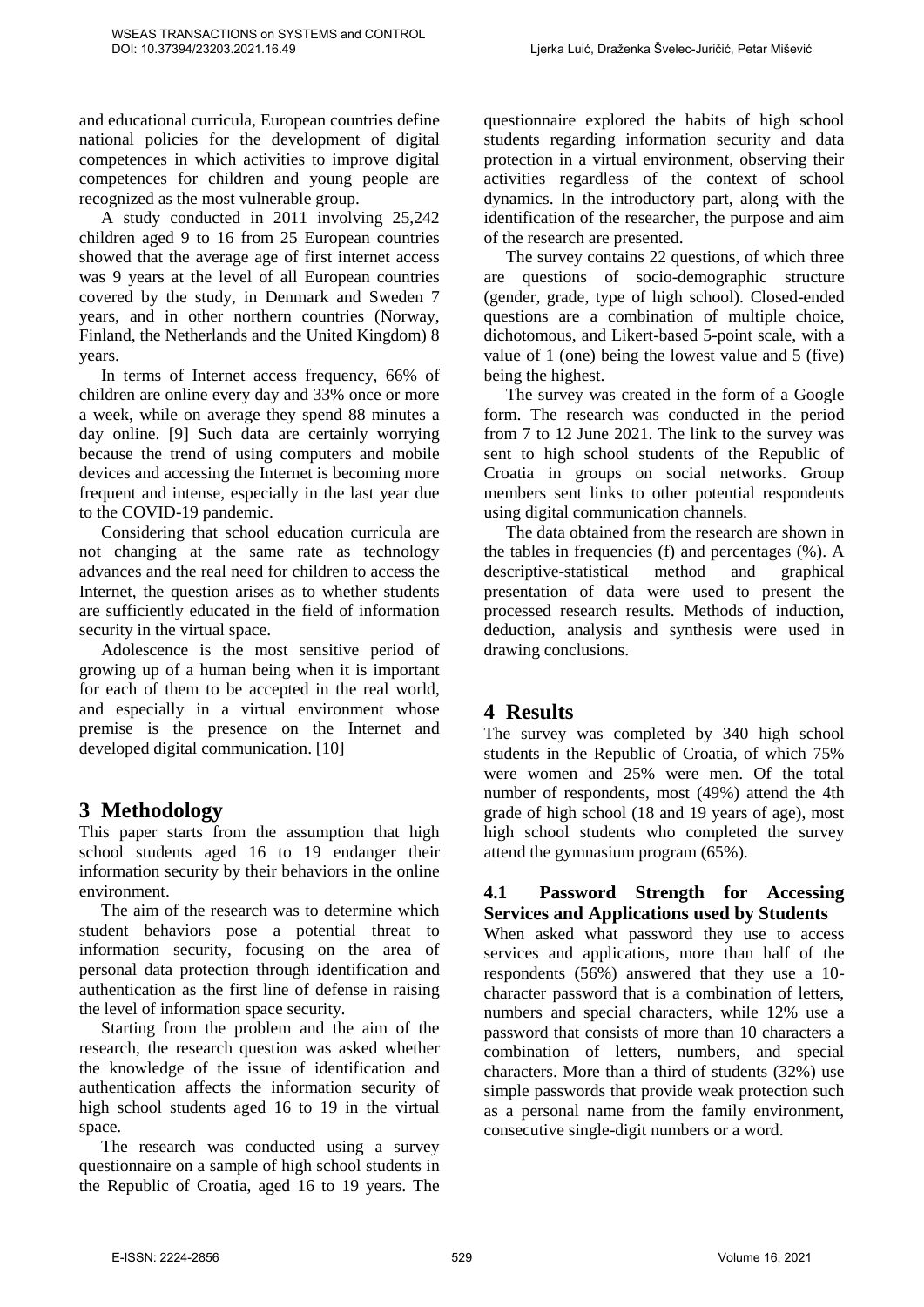Table 1. Password Strength for Accessing Services and Applications used by Students

| a 10-character password with a<br>combination of letters, numbers, and<br>special characters               | 191 | 56.2  |
|------------------------------------------------------------------------------------------------------------|-----|-------|
| a password of more than 10 characters<br>with a combination of letters, numbers,<br>and special characters |     | 12. I |
| my name and/or date of birth or members<br>of my family                                                    |     | 15.0  |
| word in Croatian or English                                                                                |     |       |
| consecutive one-digit numbers                                                                              | 13  | 3.8   |
| Total                                                                                                      |     | -00.  |

#### **4.2 Password Storage Security Levels**

When it comes to dealing with forgetting the password, 54% of students answer that in that case they will click on "Forgot password" to get a new password in the mail, which implies that the passwords are not stored anywhere, but they remember them. 21% of students have all their passwords written down on paper, while 14% of them say that they cannot forget their password because it is related to their personal data. The most insecure way to store a password by saving it to a computer folder is used by 9% of students.



Fig. 1: Password Storage Security Levels

#### **4.3 Security Levels of using Passwords to Access Internet Services**

When asked if they use different passwords to access different services and applications, most respondents (52%) answered that they have several passwords that they use to access all services and applications. Almost a third of students (28%) use one password to access all services and applications, while the most secure way of behaving, accessing each service or application with a different password, is used by only 20% of respondents.



Fig. 2: Security Levels of using Passwords to access internet services

# **4.4 Password Change Frequency**

According to the statements of the respondents about the frequency of changing the password, 56% of them say that they change the password when they suspect the possibility of abuse. Almost a third of respondents (29%) do not change their password once while using a particular application or service. A small proportion of respondents (15%) change their password at intervals of every few months or once a year.

#### Table 2. Password Change Frequency

| I change my password when I<br>suspect a possible misuse         | 192 |  |
|------------------------------------------------------------------|-----|--|
| I use the password I create as<br>long as I use that application |     |  |
| about once a year                                                |     |  |
| every few months                                                 |     |  |
| Total                                                            |     |  |

### **4.5 Level of Protection of the Device From Unwanted Access**

The results presented in the following table provide data on the respondents' responses to take protective actions in order to prevent unwanted access to digital devices. When asked what they would do if they leave their device in a room where they are familiar people, most of them answer (74%) that all their devices are password protected so that no one can access them. A smaller percentage (14%), but not negligible, states that they leave the device turned on because they have confidence in their friends and acquaintances. Only 8% of respondents state that, for security reasons, they will turn off the device so that no one can access their device and data.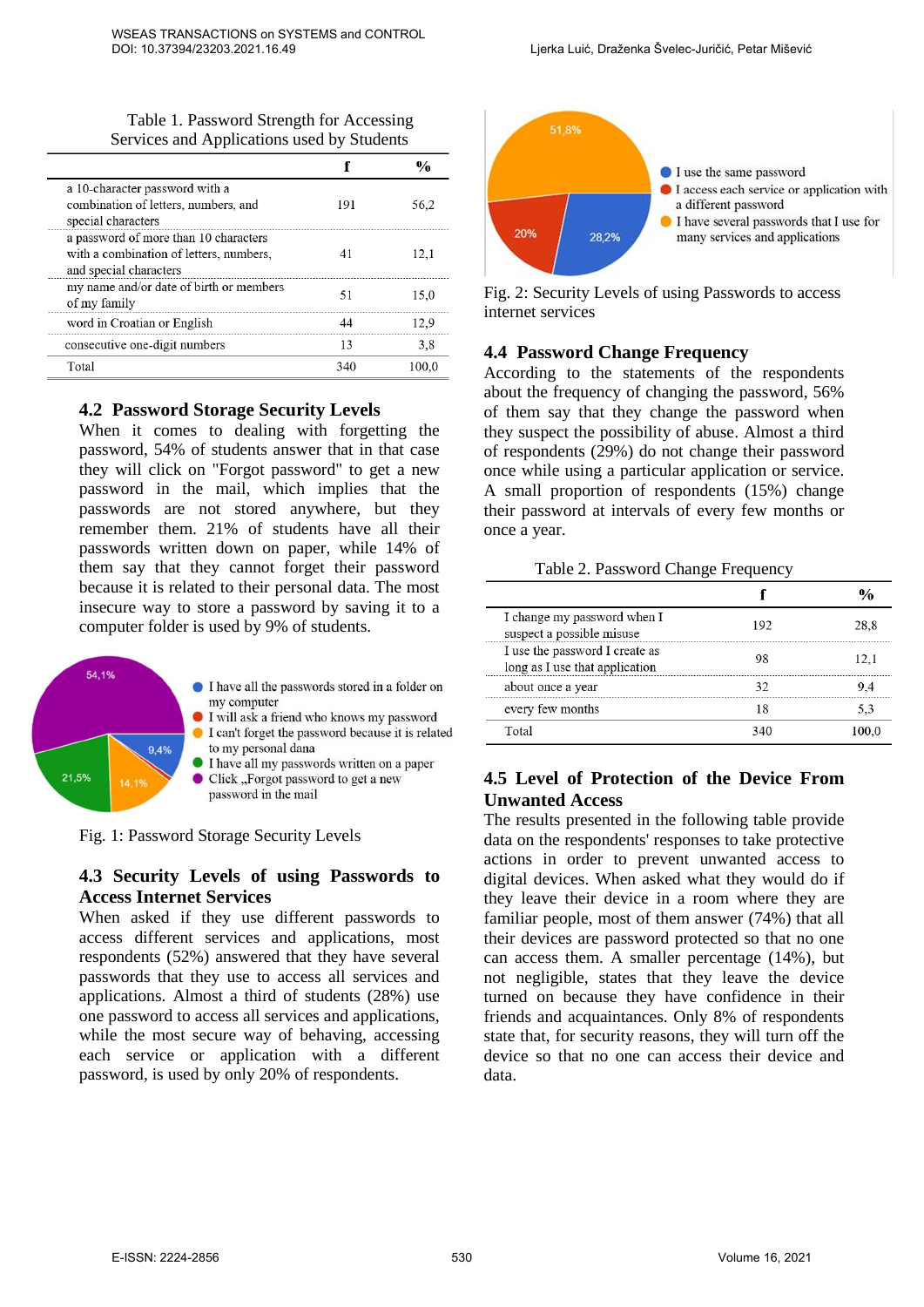| Table 3. Level of Protection of the Device from |
|-------------------------------------------------|
| <b>Unwanted Access</b>                          |

| all my devices are password protected                             |  |
|-------------------------------------------------------------------|--|
| I leave the device on because I trust my<br>friends/acquaintances |  |
| I turn off the device so no one can access                        |  |
| I put the device in sleep mode                                    |  |
| Total                                                             |  |

#### **4.6 Checking Email Compromise**

When asked if they check the compromise of their email address on the "Have I been pwned?" service almost half of the respondents (45%) answer that they do not know about the existence of such a way of checking the security of the email address, while 23% of the respondents answer that they do not check for possible compromise of the email address. A small proportion of respondents (14%) state that they check only when they suspect a possible compromise of their email address, and 11% check when they receive an email address that seems dangerous or harmful to them. Of the total number of high school students who participated in the survey, only 6% regularly check for possible compromise of the email address.



Fig. 3: Checking Email Compromise

Analyzing the results shown in Fig. 3, it can be concluded that most of the high school students who participated in the research were not victims of identity theft or any form of data misuse. A small proportion of respondents (22%) state that they are not sure whether they have been victims of personal data theft on the Internet, while 13% of students state that they have been victims of personal data or identity theft or some other form of data misuse.



Fig. 4: Proportion of victims of personal data theft.

#### **5 Discussion**

The starting point of the research was the research question whether the knowledge of identification and authentication affects the information security of adolescents in the virtual space, which was obtained by analyzing the results of the research on a sample of 340 respondents. The analysis of the research results links the knowledge and application of the principles of identification and authentication in order to increase security in the virtual space with the information security of high school students aged 16 to 19 in a way that their online behavior determines their level of information security.

More than a third of respondents use simple passwords that provide poor protection and are easy to detect because they are related to students' personal data (usually personal names) or consist of consecutive numbers or some frequent words, making them vulnerable in the virtual space and exposed to potential threats and cyber-attacks. As for the level of password storage security, almost a third of students experience potentially dangerous behaviors through storing a password by saving it in a computer folder or creating passwords that are associated with their personal names and therefore do not write them down.

The level of user security when accessing Internet services is also determined by creating a new password for each new Internet service. Using the same password to access all existing accounts and services compromises the security of users on the Internet. Using the same password to access, for example, an email address and a bank account makes us vulnerable and potential victims of personal data theft and misuse. Almost a third of students (28%) use a single password to access all services and applications, which endangers the security of their personal data in the virtual space. Vulnerability of one third of respondents is visible through long-term use of the password without a tendency for the password to be changed at certain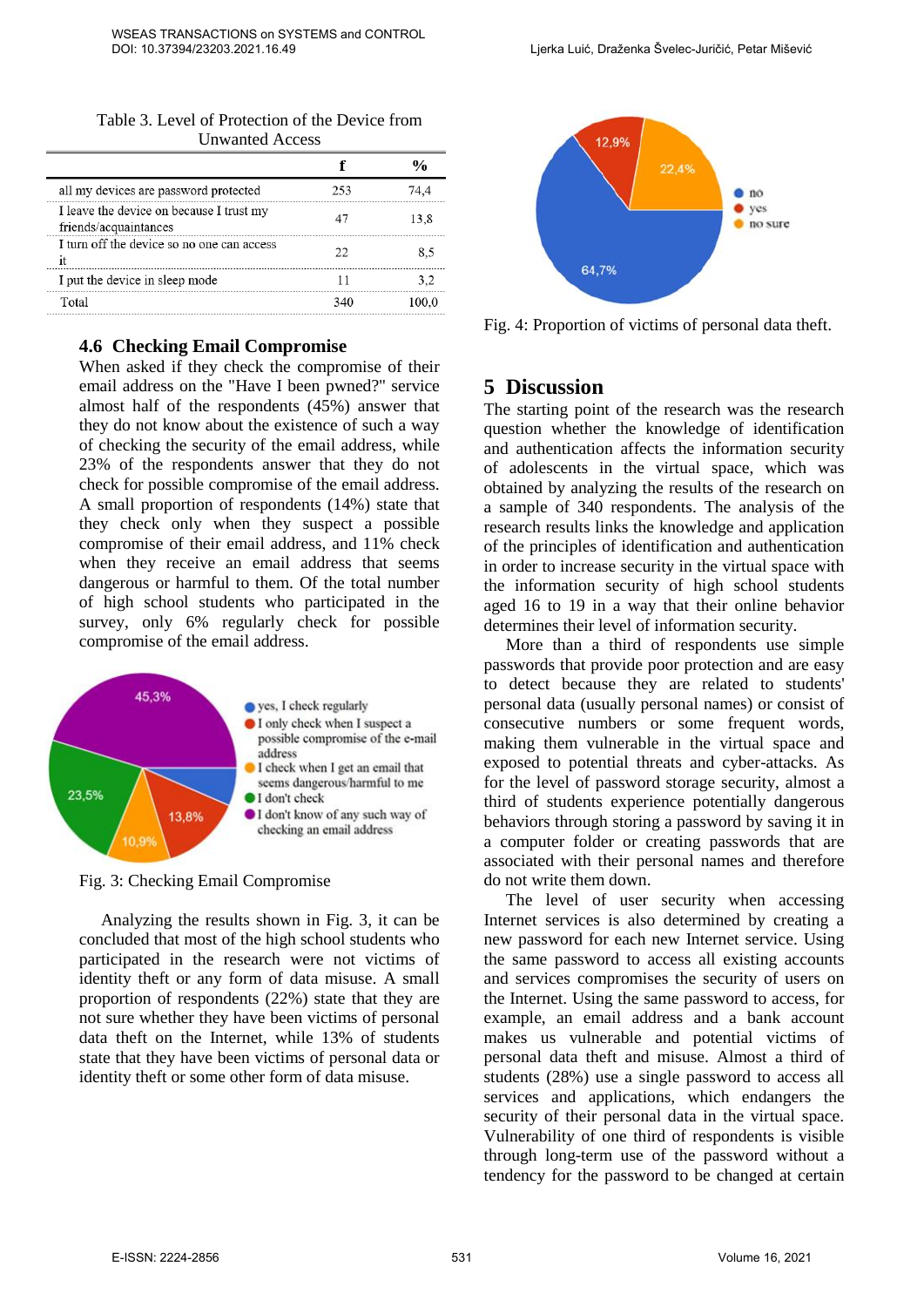set time intervals or when there is a suspicion of data misuse.

One of the simplest and most reliable ways to prevent potential vulnerability in the virtual space is to regularly check the compromise of the email address on the "Have I been pwned?" whose existence is not known to as many as 45% of respondents. A quarter of respondents (25%) check the compromised e-mail address only when there is a suspicion of possible vulnerability, almost as many (23%) do not check at all, while a worryingly small percentage of students (6%) regularly check the possible compromise of their e-mail address.

Ultimately, the results show that 13% of the high school students who participated in the survey were either victims of identity theft or some other form of data misuse. Given the results that indicate that at least one third of students in virtual space practice behaviors that are potentially dangerous, make them vulnerable and easily accessible to victims of some form of cyberbullying, it can be concluded that the percentage of students who have experienced some form of violence in cyberspace is higher, as some of them state that they are not sure whether they have experienced some form of data misuse.

# **6 Conclusion**

All elements of the aspect of confidentiality in the context of information security examined by this research, such as knowledge of the basic principles of implementation of identification and authentication processes in everyday use of digital devices in virtual space, are an integral part of school curricula in primary and secondary school in Croatia. Therefore, to a lesser extent we can talk about ignorance of how to protect against unwanted actions aimed at harming users and given the fact that the survey was completed by 65% of students attending high school and 49% of them aged 18 and 19 years.

The results of this research can be observed through the prism of non-application of what has been learned, thus endangering adolescents' own safe and efficient movement through digital space. Given that security skills in the use of virtual space and digital literacy are highly contextual concepts, such results suggest the need for additional education of primary and secondary school children in terms of strengthening digital competencies, including the domain of security through the introduction of Digital Literacy in primary education in correlation with the already existing subject Informatics.

Digital devices are an integral part of growing up and the lives of younger generations and they are the cause of a different, faster, multitasking way of thinking and functioning of generations of digital natives.

Adolescents belong to the generation of digital natives who were born and raised under the ubiquitous influence of the Internet and modern technologies, to whom multitasking is a natural behavior and who simultaneously use multiple sources of information and simultaneously receive and process information presented by text, image, sound and movement. In order to survive in such a technologically advanced world, digital natives live in both worlds (virtual and real) with the same intensity, integrating the experiences they gain with online and offline stimuli. The reason why young people do not use their knowledge about the dangers of Internet world can be found in their intention to solve the situation faster and easier, or in the insufficient awareness of the consequences of possible cyber-attacks.

The results of this research could be of great importance for teachers, principals and authors of educational curricula who will make their decisions based on awareness of the dangers to which young people are exposed in the online world.

The paper represents a significant contribution to the field of information security by identifying harmful and threatening actions and behaviors of adolescents during the process of identification and authentication based on which it is possible to design a model for assessing the level of digital literacy affecting information security.

Based on the results of this research, it is possible to conduct related research in the field of information security of primary school children or research on information security of adolescents in other European countries in order to obtain a broader and comparative picture.

*References:* 

- [1] C. Laybats and L. Tredinnick, "Information security," Business Information Review, vol. 33(2), 2016, pp.76–80.
- [2] D. Galinec and L. Luić, L, "Design of Conceptual Model for Raising Awareness of Digital Threats," WSEAS transactions on